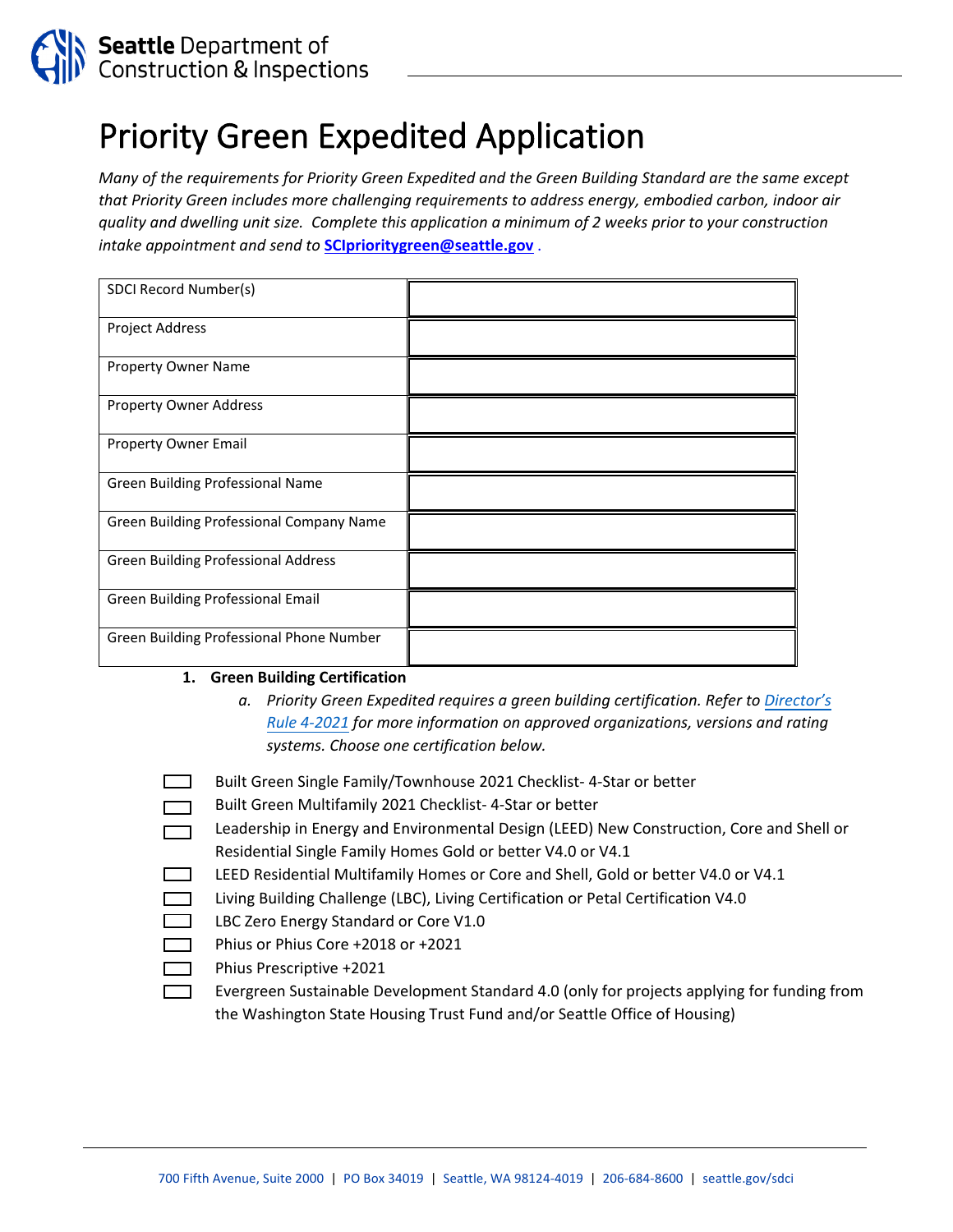b. Green Building Rating System enrollment or registration number, example Built Green 2022SFXXX.X-.X

## **2. Site Development and Demolitions**

*For details, please refer to Director's Rule 4-2021. This requirement will ensure lead dust is reduced during demolition and may change the method used to demolish structures on your building site. Coordinate with your contractor performing the demolition before making any choices below. Your Green Building Professional must confirm compliance prior to SDCI inspections. Choose one of the items below*.

- If any existing structures built prior to 1978 are proposed to be demolished to permit new structures, all exterior non-load bearing lead painted materials (typically siding, soffits, and trim) must be removed and disposed using industry best practices, or the applicant must demonstrate that all exterior lead has been abated or that no exterior lead painted material exists on the structure. Reference the Environmental Protection Agency (EPA) Repair, Renovation and Painting (RRP) program for best practices and methods for testing, removal, and disposal of lead painted material.
- Deconstruct or partially deconstruct existing structure(s) to remove a minimum  $1,000$ board feet of wood material for reuse and minimize the use of heavy equipment that generate dust (e.g., track hoes, excavators, skid steer loaders, forklifts, bulldozers). Material may be reused on site, donated, or sold for reuse.
- Retain an existing principal structure as part of the proposed development.
- Relocate an existing principal structure to another site whether within the City limits or outside the City limits.
- Use at least 500 board feet of salvaged material on the proposed new structure.
- The site development requirement does not apply if demolition of structures was completed at least three (3) years prior to a complete Master Use Permit or construction permit application, or prior to the adoption of this Rule.
- $\Box$  The site development requirement does not apply if the construction of a second accessory dwelling unit is the only new construction proposed for the project
- The site development requirement does not apply because the site has never been developed with any principal structures

#### **3. Fuel Source**

*Do not provide fossil fuel-fired equipment or appliances, including but not limited to residential cooking appliances, clothes dryers, decorative or space heating fireplaces, indoor fire tables, outdoor radiant heaters, space heating appliances and service water heating appliances, except as follows. Fossil fuels are permitted to be used for emergency and standby power generators, cooking appliances in commercial kitchens, outdoor barbecues, and outdoor fireplaces, fire tables or fire pits.*

- $\checkmark$  No fossil fuels will be used in the project
- $\checkmark$  The permit plans will include a note indicating no fossil fuels will be used in the project
- $\checkmark$  My green building professional will confirm this during the green building inspections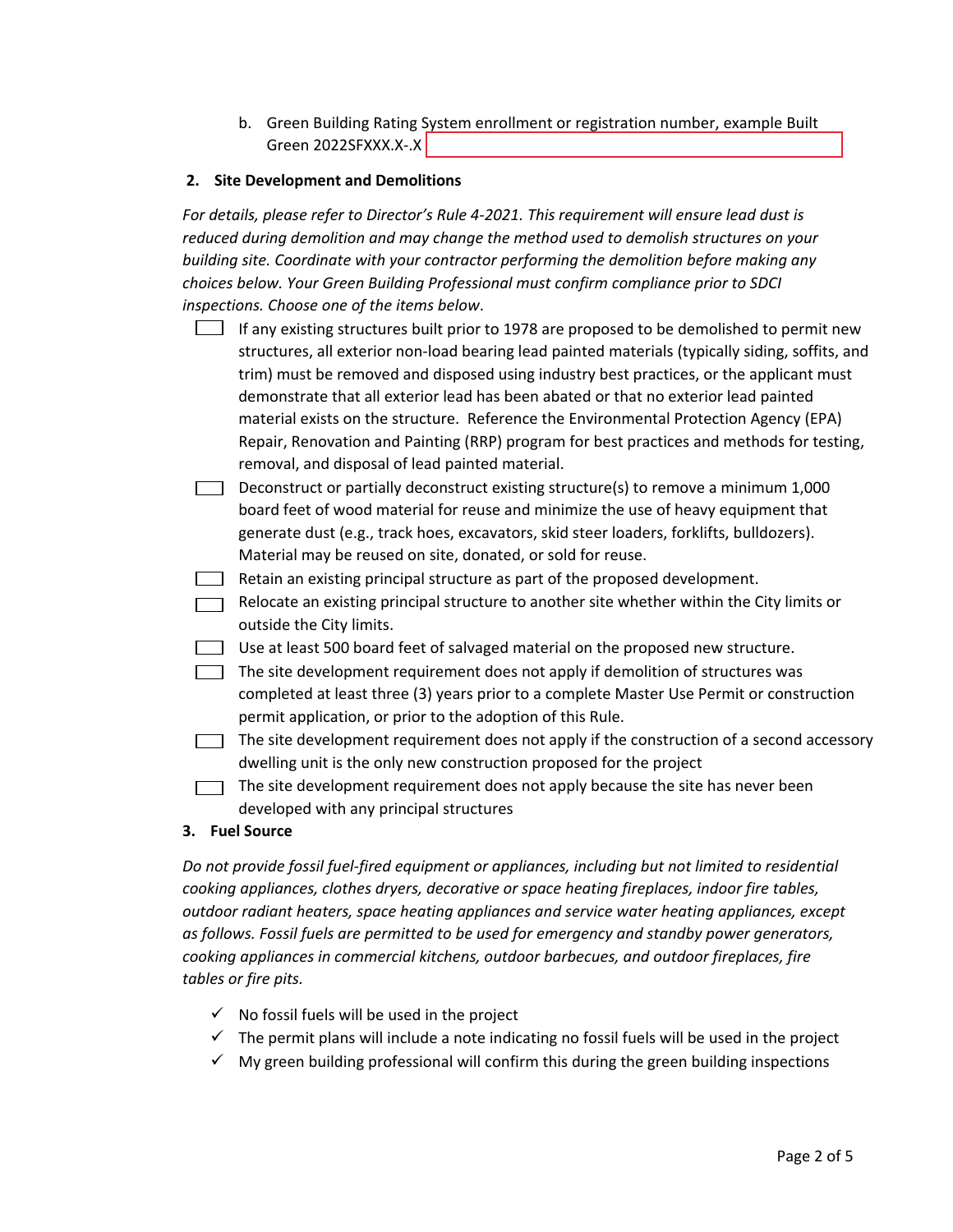## **4. Energy Efficiency for Residential Buildings subject to the Seattle Energy Code (SEC) Residential Provisions**

*The following is approximately 12% more energy efficient than SEC based o[n Appendix RB](https://sbcc.wa.gov/sites/default/files/2021-01/2018%20WSEC_R%20Final%20package2.pdf) (page 98)*

| $\Box$ | Achieve 2.0 credits in addition to R406 requirements for each new single-family, two-family<br>and townhouse dwelling unit. For small dwelling units less than 1,500 sf in conditioned<br>floor area with less than 300 sf of fenestration area the grand total of 5.0 credits is<br>required. For medium dwelling units (not small), the grand total of 8.0 credits is required. |  |
|--------|-----------------------------------------------------------------------------------------------------------------------------------------------------------------------------------------------------------------------------------------------------------------------------------------------------------------------------------------------------------------------------------|--|
|        | Large units are over the size limit for priority green.                                                                                                                                                                                                                                                                                                                           |  |
|        |                                                                                                                                                                                                                                                                                                                                                                                   |  |

- $\Box$  Achieve 1.0 credit in addition to R406 for each new dwelling unit in an apartment building (R-2 occupancy) for a grand total of 5.5 credits.
- **5. Energy Efficiency for Buildings subject to the [SEC](http://www.seattle.gov/sdci/codes/codes-we-enforce-(a-z)/energy-code#2018seattleenergycode) Commercial Provisions**

*Generally, a building over 3 stories is subject to the commercial provisions. This is not applicable to single family or townhouses. The following is more energy efficient than SEC*

- $\Box$  For all occupancy types except Group R, achieve 6 additional efficiency package credits from C406.1 for a grand total of 14 efficiency package credits.
- For Group R occupancy only, achieve 3 additional efficiency package credits from C406.1 for a grand total of 11 efficiency package credits.
- Design and Construct per a SEC Energy Model and meet the Priority Green Energy modeling targets
- **6. Energy Efficiency when using the Refrigerant Management option for Buildings Subject to the [SEC](http://www.seattle.gov/sdci/codes/codes-we-enforce-(a-z)/energy-code#2018seattleenergycode) Residential Provisions (replaces number 4 above only when using this option)**

*To limit leakage of refrigerant and reduce carbon emissions the following is approximately 12% more energy efficient than SEC based on [Appendix RA](https://sbcc.wa.gov/sites/default/files/2021-01/2018%20WSEC_R%20Final%20package2.pdf) (page 98)*

- $\Box$  Use no field refrigerant connections (all refrigerant connections contained within factory-built equipment
- Achieve 1.0 credit in addition to R406 for each new single-family, two-family and townhouse dwelling unit.
- Achieve 0.5 credit in addition to R406 for each new dwelling unit in an apartment building (R-2 occupancy).
- **7. Energy Efficiency when using the Refrigerant Management Option for Building Subject to the [SEC](http://www.seattle.gov/sdci/codes/codes-we-enforce-(a-z)/energy-code) Commercial Provisions (replaces number 5 above only when using this option)**

*To limit leakage of refrigerant and reduce carbon emissions the following is approximately 3% more energy efficiency than SEC*

- Use no field refrigerant connections (all refrigerant connections contained within factory-built equipment
- $\Box$  Achieve 3 additional efficiency package credits from C406.1 for a grand total of 11 efficiency package credits.
- Design and Construct per a SEC Energy Model and meet the Priority Green Energy modelling targets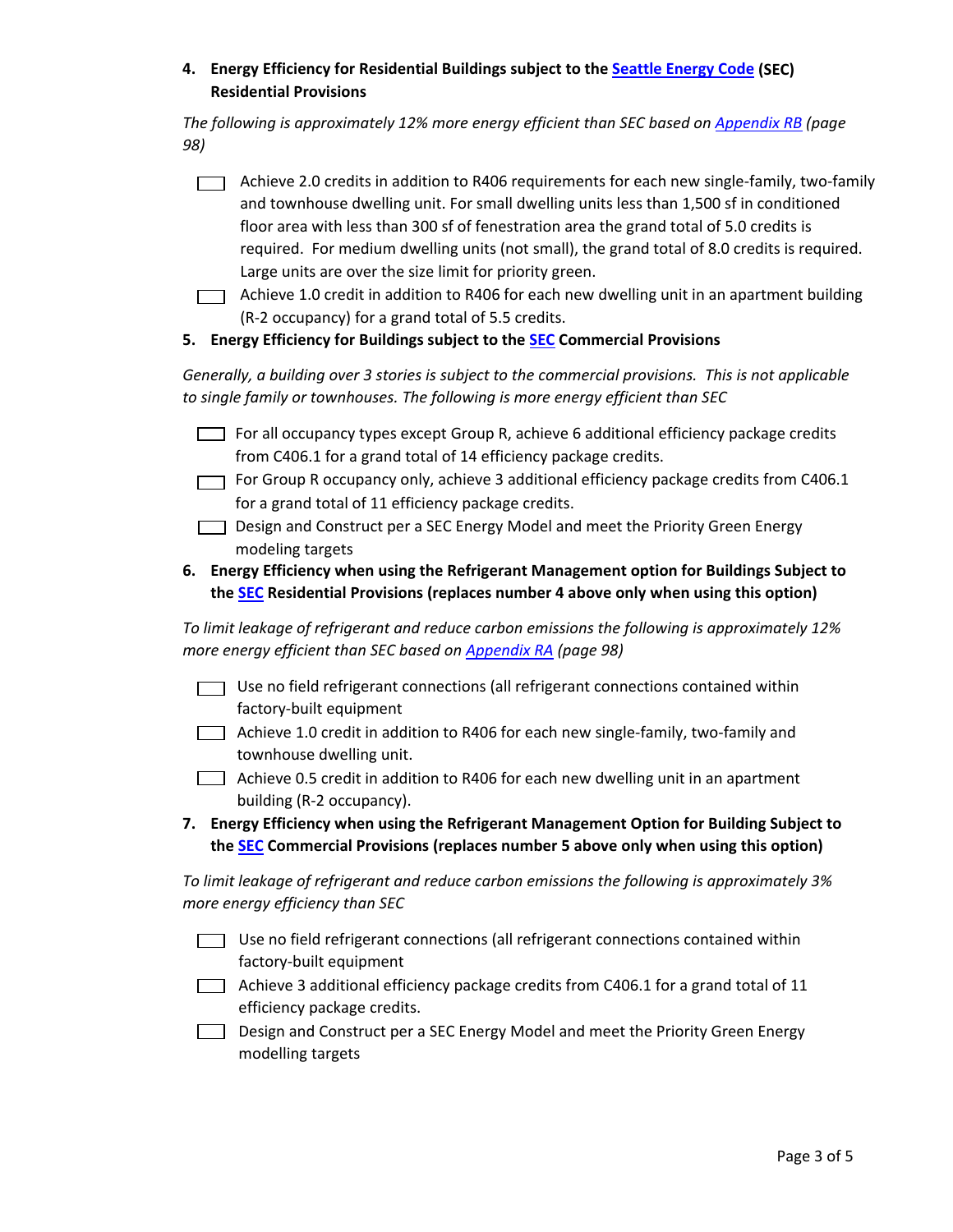## **8. Embodied Carbon and Environmental Product Declarations**

*Identify embodied carbon of primary building material by providing Environmental Product Declarations (EPD) for structural concrete and primary structural frame for steel*

- $\checkmark$  The EPD will be provided to my Green Building Professional prior to final SDCI inspection.
- $\Box$  The project will use structural concrete that has an EPD
- The project will use Primary structural frame for steel that has an EPD

## **9. Indoor Air Quality**

*Use Low Volatile Organic Compounds (VOC) interior paints, adhesives, caulk, floor finishes and sealant in interior spaces per South Coast Air Quality Management District (SCAQMD) Rule 1168 and 1113 or equivalent. Only use laminated wood products inside the building that meet low or no added formaldehyde requirements.* 

- $\checkmark$  All contractors and subcontractors will be informed of this requirement
- $\checkmark$  Specifications will be provided to my Green Building Professional prior to final SDCI inspection

## **10. Dwelling Unit Size Limits**

*Dwelling units are limited to 2200 SF of conditioned space. Accessory Dwelling units are considered separately. Exception up to 4000 SF if project meets a net zero energy certification and Built Green Emerald Star materials requirements are met.*

• Dwelling unit size

## **11. Green Building Inspections**

*Priority Green requires a green building inspection and reports during construction. The owner shall hire a Green Building Professional to act as the Green Building Inspector. Raters, verifiers, or consultants are considered the Green Building Professionals and must be approved by your certification organization. Reports will be reviewed by the Green Building team prior to inspection.* 

**Field Report**: After permit issuance but prior to the first SDCI framing inspection, the appointed Green Building Inspector shall upload a green building field report. Reports will be reviewed by the Green Building team prior to inspection. Field reports must be completed by the company and person approved by the certification organization and include:

1. Certification rating system, version, and certification level anticipated and registration or enrollment with such certification organization.

2. Acknowledge that the Green Building Inspector chosen is under contract, reviewed the design and construction documents, and determined a strategy for the development proposal.

3. Evidence to demonstrate compliance with the site development requirements to mitigate exposure to lead dust. Depending on the selected method, this may include, but not be limited to photos, truck or weight tickets, receipts, names of EPA RRP Certified individual and firm, test results, permit records, or aerial photography to show vacant sites.

4. Provides other applicable information at the discretion of the Green Building Inspector.